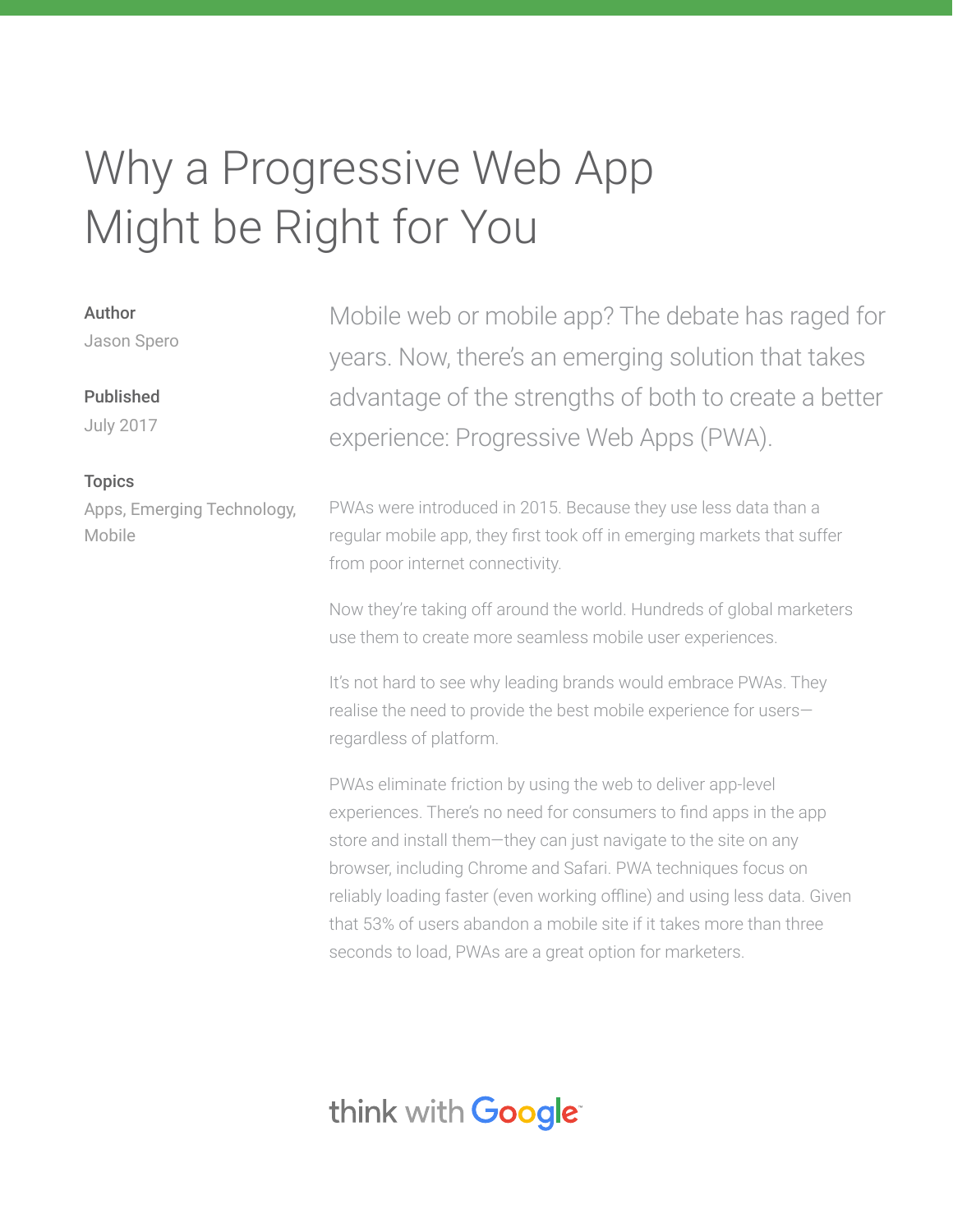

# 53% of users abandon a mobile site if it takes more than three seconds to loads

Source: Google Data, Global, n=3,700 aggregated, anonymized Google Analytics data from a sample of mWeb sites opted into sharing benchmark data, Mar. 2016.

## The new standard for web interactions

Twitter is an early PWA success story. The company's PWA, Twitter Lite, takes up less than a megabyte, saves up to 70% on data, and loads 30% faster. First loads for Twitter Lite clock in at under five seconds over 3G networks on most devices, and subsequent loads are nearly instant, even on flaky networks.

MakeMyTrip, a travel booking site in India, launched a PWA to offer all Indian smartphone users an effective and reliable mobile booking experience regardless of time, location, or network availability. The company saw overall conversion rate triple and a 160% increase in shopper sessions.

"We have always said that addressing market needs is a key priority, and this launch takes us one step further in our commitment to providing mobility for a billion Indians," said Ola Co-founder and CTO Ankit Bhati.

# "Progressive web apps use less data than a regular mobile app."

Results like that make it clear why PWAs are quickly becoming the new standard for web interactions.

But this isn't a matter of simply stripping out useful functions in favor of speed. PWAs, in fact, can be rich with features. On Android devices, users can be re-engaged with push notifications such as offers or reminders. They can also save PWA icons to their phone's home screens, making them easily accessible.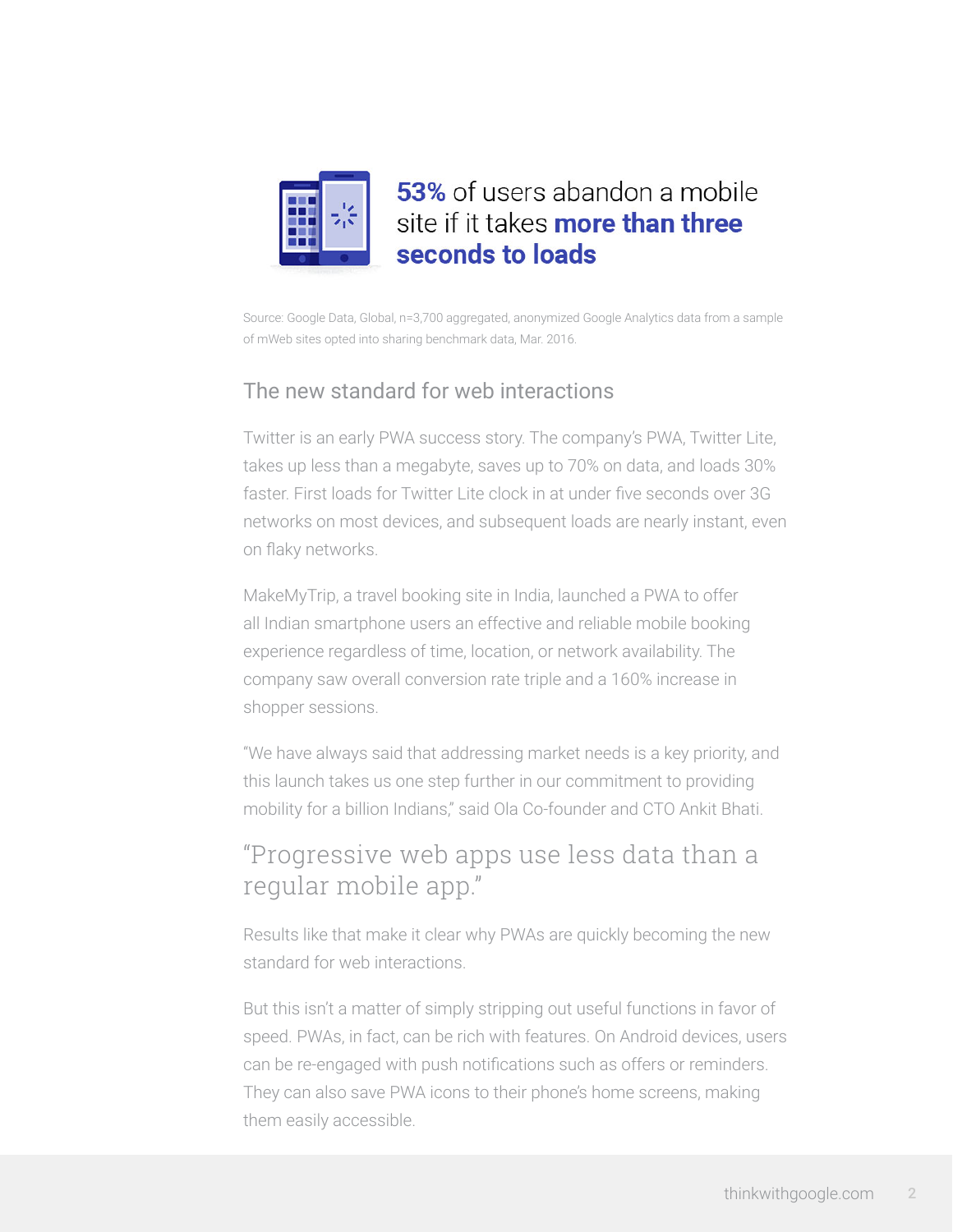And PWAs don't necessarily have to replace native apps; they can work in tandem with them.

Retailers, for instance, can use a native app to engage loyal users who are more likely to install an app, but use a PWA to easily reach new users. Users who interact with the PWA can then be prompted to download the mobile app in the future.



Alibaba.com, the world's largest online business-to-business trading platform, saw a 76% rise in conversions and four times higher interaction rate after it upgraded its mobile site to a PWA.

Beauty leader Lancôme saw a 53% increase in session length and its bounce rates have dropped by a full 10% amongst iPhone users.

And it's not just retailers. The Weather Channel saw an 80% improvement in site load time from its PWA, with almost one million users opting in to receive push notifications.

### Best practices for designing a Progressive Web App

Ready to start thinking about your own PWA? Talk to your development team about the best approach for your company. Here are a few tips to get you started.